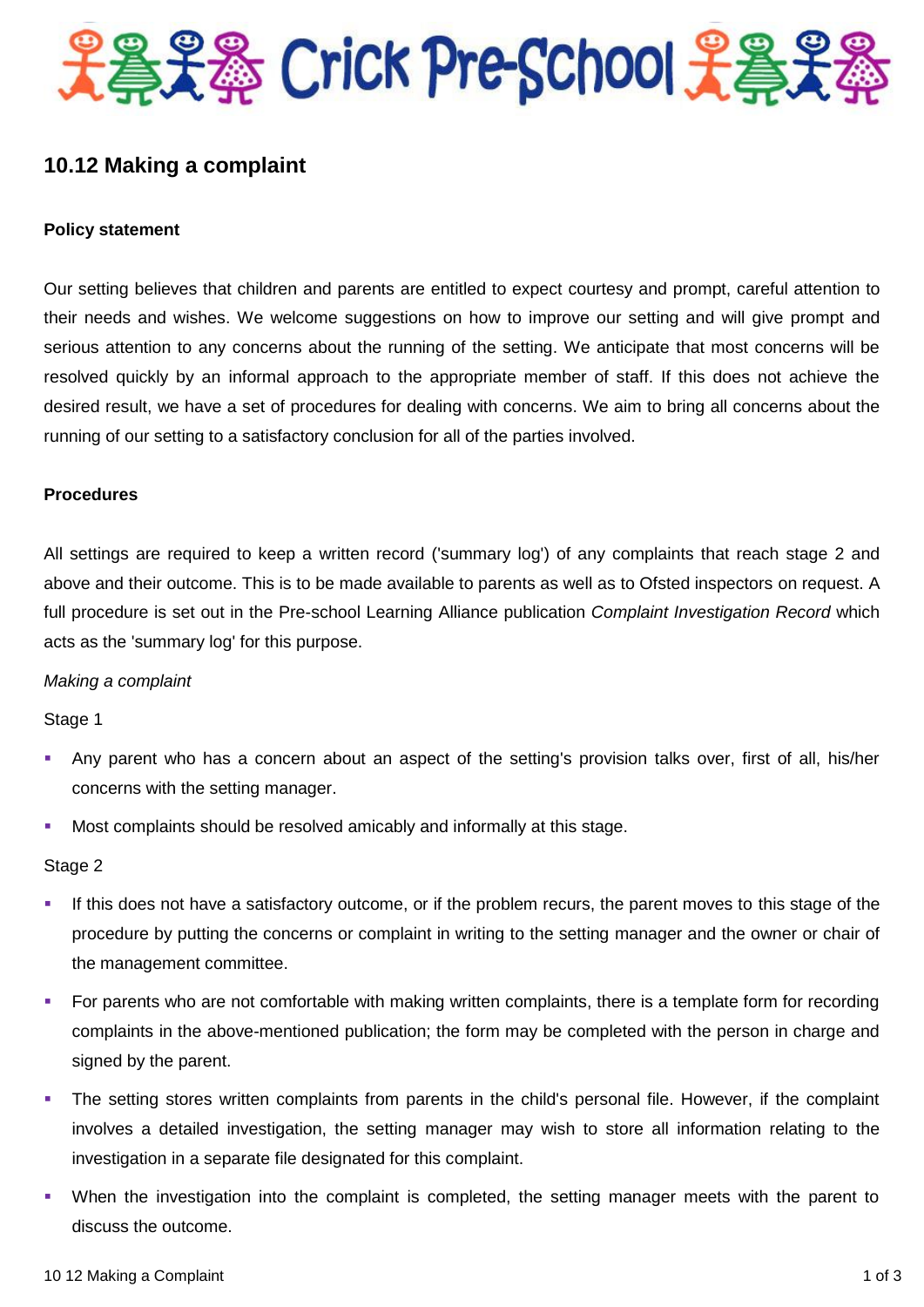

- Parents must be informed of the outcome of the investigation within 28 days of making the complaint.
- When the complaint is resolved at this stage, the summative points are logged in the Complaints Summary Record.

#### Stage 3

- If the parent is not satisfied with the outcome of the investigation, he or she requests a meeting with the setting manager and the chair of the management committee. The parent should have a friend or partner present if required and the manager should have the support of the chairperson of the management committee.
- An agreed written record of the discussion is made as well as any decision or action to take as a result. All of the parties present at the meeting sign the record and receive a copy of it.
- This signed record signifies that the procedure has concluded. When the complaint is resolved at this stage, the summative points are logged in the Complaints Summary Record.

## Stage 4

- If at the stage three meeting the parent and setting cannot reach agreement, an external mediator is invited to help to settle the complaint. This person should be acceptable to both parties, listen to both sides and offer advice. A mediator has no legal powers but can help to define the problem, review the action so far and suggest further ways in which it might be resolved.
- Staff or volunteers within the Pre-school Learning Alliance are appropriate persons to be invited to act as mediators.
- The mediator keeps all discussions confidential. S/he can hold separate meetings with the setting personnel (setting manager and chair of the management committee) and the parent, if this is decided to be helpful. The mediator keeps an agreed written record of any meetings that are held and of any advice s/he gives.

#### Stage 5

- When the mediator has concluded her/his investigations, a final meeting between the parent, the setting manager and the chair of the management committee is held. The purpose of this meeting is to reach a decision on the action to be taken to deal with the complaint. The mediator's advice is used to reach this conclusion. The mediator is present at the meeting if all parties think this will help a decision to be reached.
- A record of this meeting, including the decision on the action to be taken, is made. Everyone present at the meeting signs the record and receives a copy of it. This signed record signifies that the procedure has concluded.

*The role of the Office for Standards in Education, Children's Services and Skills (Ofsted) and the Local Safeguarding Children Board or local safeguarding partners and the Information Commissioner's Office*